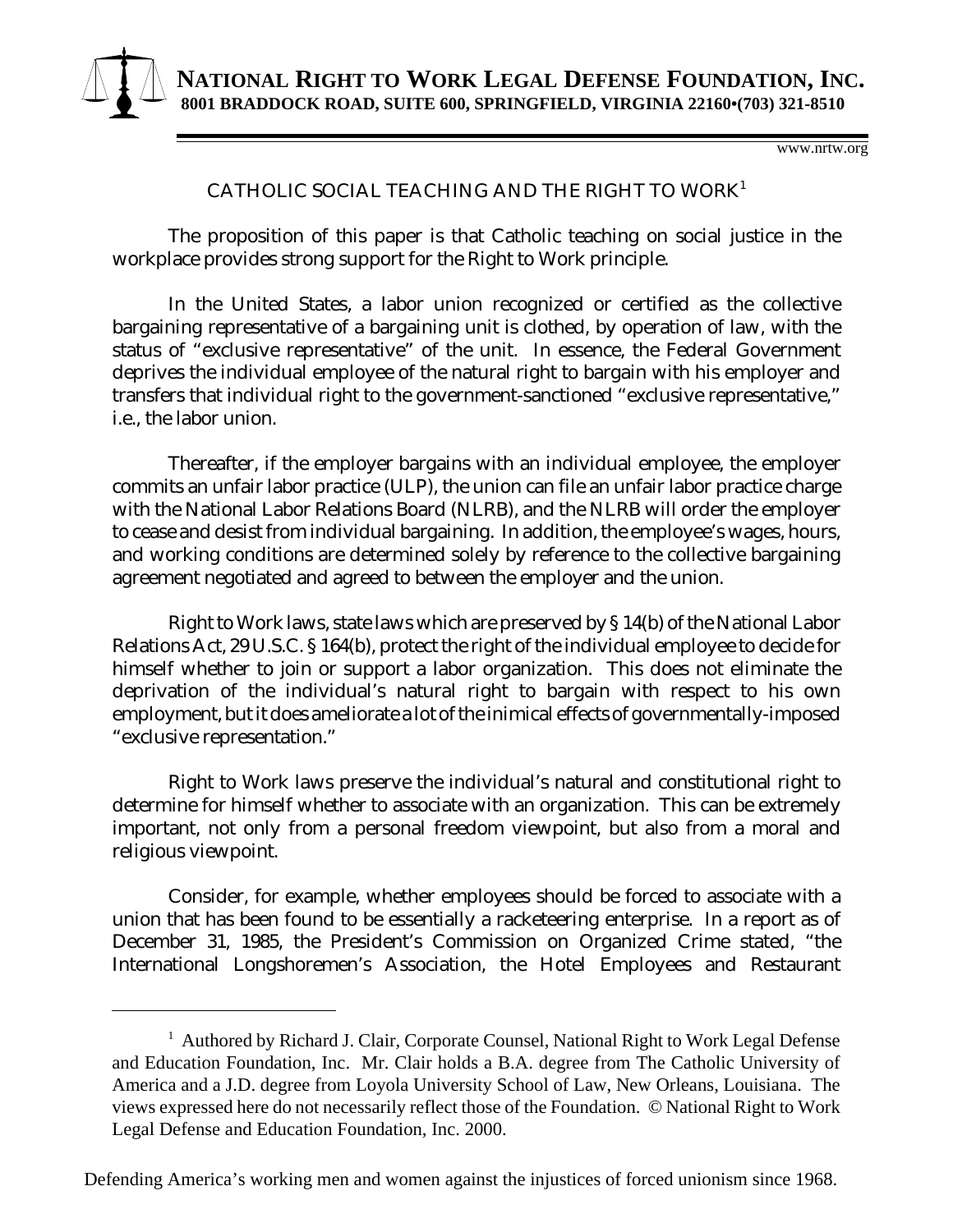Employees International Union, the International Brotherhood or Teamsters, and the Laborers' International Union of North America . . . have each been found by the Federal Bureau of Investigation to be 'substantially influenced and/or controlled by organized crime.'"

Consider, also, whether college age women should have to obtain job referrals through a union hiring hall, which controls all the waitress jobs in their area, where the union's business agent, who handles referrals, agrees to place these women on one condition, i.e., that they also agree to engage in acts of prostitution, bestiality, public sexual displays, and similar degrading acts. *Seritis v. Hotel and Restaurant Employees and Bartenders Union, Local 28*, 213 Cal. Rptr. 588, 119 LRRM 2497 (1985). Should employees be forced to join and support such a labor union?

Consider, finally, whether employees should be forced to associate with a union whose members used arson in a labor dispute and started a fire that killed 96 people at the Dupont Plaza Hotel in San Juan, Puerto Rico, on December 31, 1986. *The Washington Times* (1/30/87). Many unions use violence as an organizing or collective bargaining weapon. *See,* Armand J. Thieblot, Jr. and Thomas R. Haggard, *Union Violence: The Record and the Response by Courts, Legislatures, and the NLRB*, Labor Relations and Public Policy Series No. 25, Univ. of Pennsylvania, The Wharton School (1983). *See also*, *Hinote v. Local 4-23, Oil, Chemical & Atomic Workers Union*, 777 S.W.2d 134 (Tex. App.), *error denied*, Tex. S. Ct. (1989) (union, union officials, and union members found liable for ambushing and shooting of employee as he left home to work during a strike).

In those states that do not have Right to Work laws, or for workers governed by the Railway Labor Act (RLA), which preempts state Right to Work laws, moral-minded workers must rely on their right to object to paying for any union expenses other than those spent by the "exclusive representative" on collective bargaining, contract administration, and grievance adjustment, what the courts call "financial core" or *Beck* rights, *Communications Workers of America v. Beck*, 108 S. Ct. 2641 (1988), and on their right not to be actual members of the union, *Pattern Makers' League of North America v. NLRB*, 105 S. Ct. 3064 (1985).

But, this places a tremendous burden on the backs of workers. As Justice Hugo Black, in *International Association of Machinists v. Street*, 367 U.S. 740, at 795 (1961), said of *Beck*-type solutions to compulsory union dues claims:

It may be that courts and lawyers with sufficient skill in accounting, algebra, geometry, trigonometry and calculus will be able to extract the proper microscopic answer from the voluminous and complex accounting records of the local, national, and international unions involved. It seems to me, however, that while the Court's remedy may prove very lucrative to special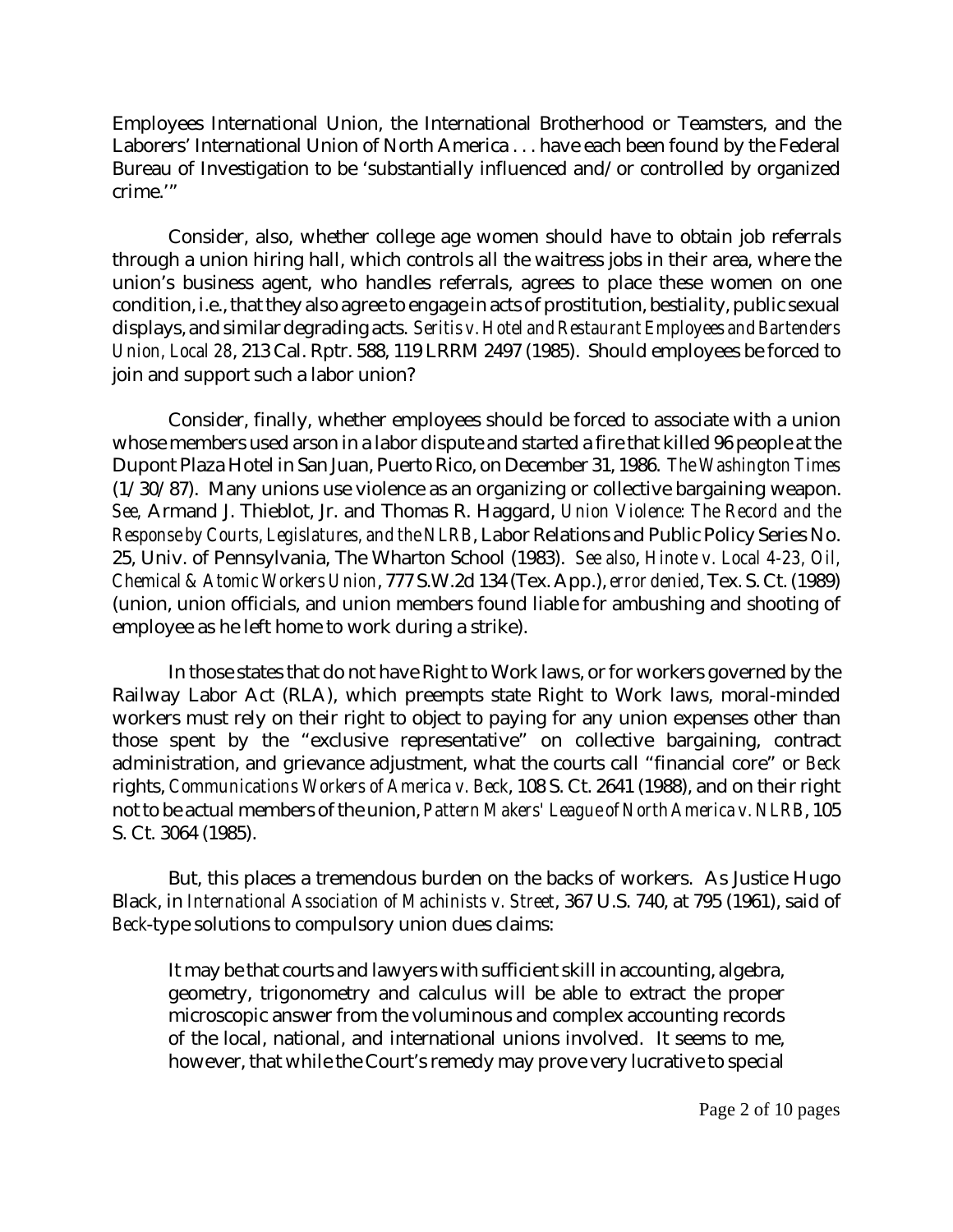masters, accountants and lawyers, this formula, with its attendant trial burdens, promises little hope for financial recompense to the individual workers whose First Amendment freedoms have been flagrantly violated.

Similarly, Title VII of the Civil Rights Laws provides some protection to employees with religious objections to associating with a labor union when a state does not have a Right to Work law, thus also protecting the individual's moral independence.

Consider, for example, the case of Robert Roesser, a Catholic professor who used to teach at the University of Detroit, a Jesuit-run institution (the "University"). (Michigan does not have a Right to Work law.)

The local affiliate of the National Education Association (NEA) labor union was the exclusive representative of the professors at the University. The NEA is a vertically integrated union, meaning that, when one joins the local, he also joins the state and national unions, and he must pay dues to all three levels of the union. $^{\text{2}}$  Similarly, agency fees (i.e., fees of nonmembers) go to all three levels of the union.

The NEA's collective bargaining agreement with the University contained a clause that forced the professors, as a condition of employment, to join and pay dues to the union or pay compulsory non-member "agency fees," the type of clause that unions call "union security." Thus, Roesser, as a condition of teaching at the University, had to pay.

Eventually, Roesser discovered that the NEA union was heavily involved in promoting abortion rights. When he thought about his dues money going to an organization with such an immoral agenda and compared it with the "Vatican Declaration on Abortion," which says that it is a serious sin to "take part in a propaganda campaign

 $2^2$  At one time, IRS classified the NEA as a professional association, but many years ago, IRS reclassified it as a labor union, which is its true nature.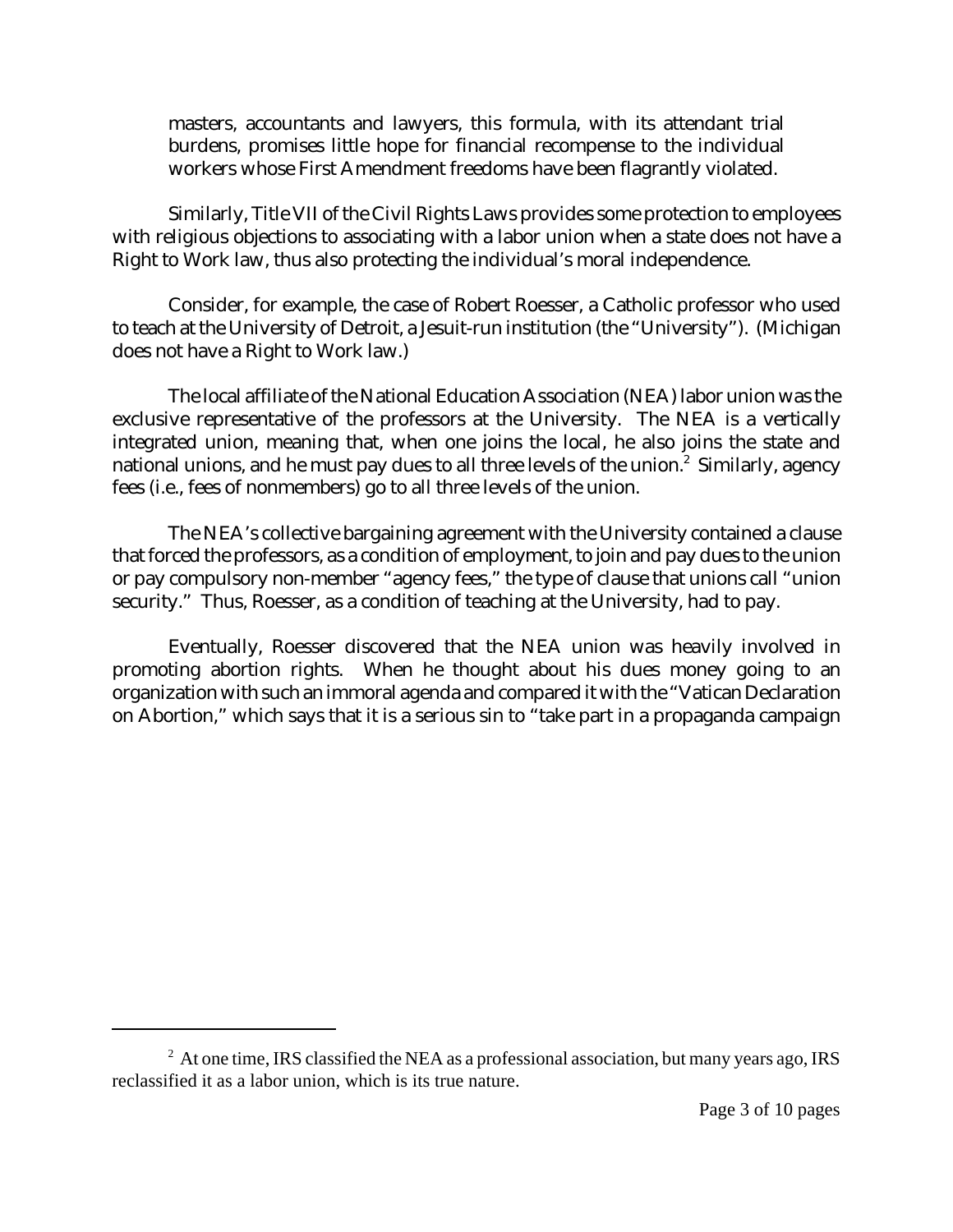in favor of such a law," $^3$  as well as "Christ Speaks Through His Church About Abortion" $^4$ and the 1895 encyclical of Pope Leo XIII on Catholicism in the United States titled, "Longinqua,"<sup>5</sup> he came to the conclusion that, in good conscience, he could no longer

<sup>4</sup> In "Christ Speaks Through His Church About Abortion," Rev. Arthur B. Klyber, C.Ss.R., a Redemptorist priest, explains:

The Church, established by Jesus the Messiah, has always taught that babies in the womb are human beings like ourselves. It has always insisted that the killing of such babes is the same as killing an adult (or even worse). . . .

Perhaps you have never heard that Catholics who allow or perform an abortion, or even help in the completion of an abortion are at once excommunicated from the Church. Excommunication means that such Catholics are expelled from the Church Community (membership) and are deprived of all Its Blessings and Privileges. . . . Moreover, they are destined to lose heaven forever unless they sincerely repent of their sin . . . . This terrible excommunication can be lifted only by the local Bishop, or by priests who may have been given permission to release it."

<sup>5</sup> Longinqua dealt with a number of issues with respect to the developing Catholic Church community in the United States. It had this to say about societies of working men and women:

16. Now, with regard to entering societies, extreme care should be taken not to be ensnared by error. And We wish to be understood as referring in a special manner to the working classes, who assuredly have the right to unite in associations for the promotion of their interests . . . . But it is very important to take heed with whom they are to associate, lest whilst seeking aid for the improvement of their condition they may be imperilling far weightier interests. The most effectual precaution against this peril is to determine with themselves at no time or in any matter to be parties to the violation of justice. . . .

17. Nay, rather, unless forced by necessity to do otherwise, Catholics ought to prefer to associate with Catholics, a course which will be very conducive to the safeguarding of their faith. . . . Let them, however, never allow this to escape their memory: that whilst it is proper and desirable

Page 4 of 10 pages

<sup>&</sup>lt;sup>3</sup> The "Vatican Declaration on Abortion" more fully states, *inter alia*: "[T]he Second Vatican Council . . . has most severely condemned abortion: 'Life must be safeguarded with extreme care from conception; abortion and infanticide are abominable crimes.'" (¶ 7, quoting from *Gaudium et Spes*.) "The first right of the human person is his life. He has other goods and some are more precious, but this one is fundamental – the condition of all the others. Hence it must be protected above all others. . . ." (¶ 11.) It must in any case be clearly understood that a Christian can never conform to a law which is in itself immoral, and such is the case of a law which would admit in principle the licitness of abortion. Nor can a Christian take part in a propaganda campaign in favor of such a law, or vote for it. . . ."  $(\P 22)$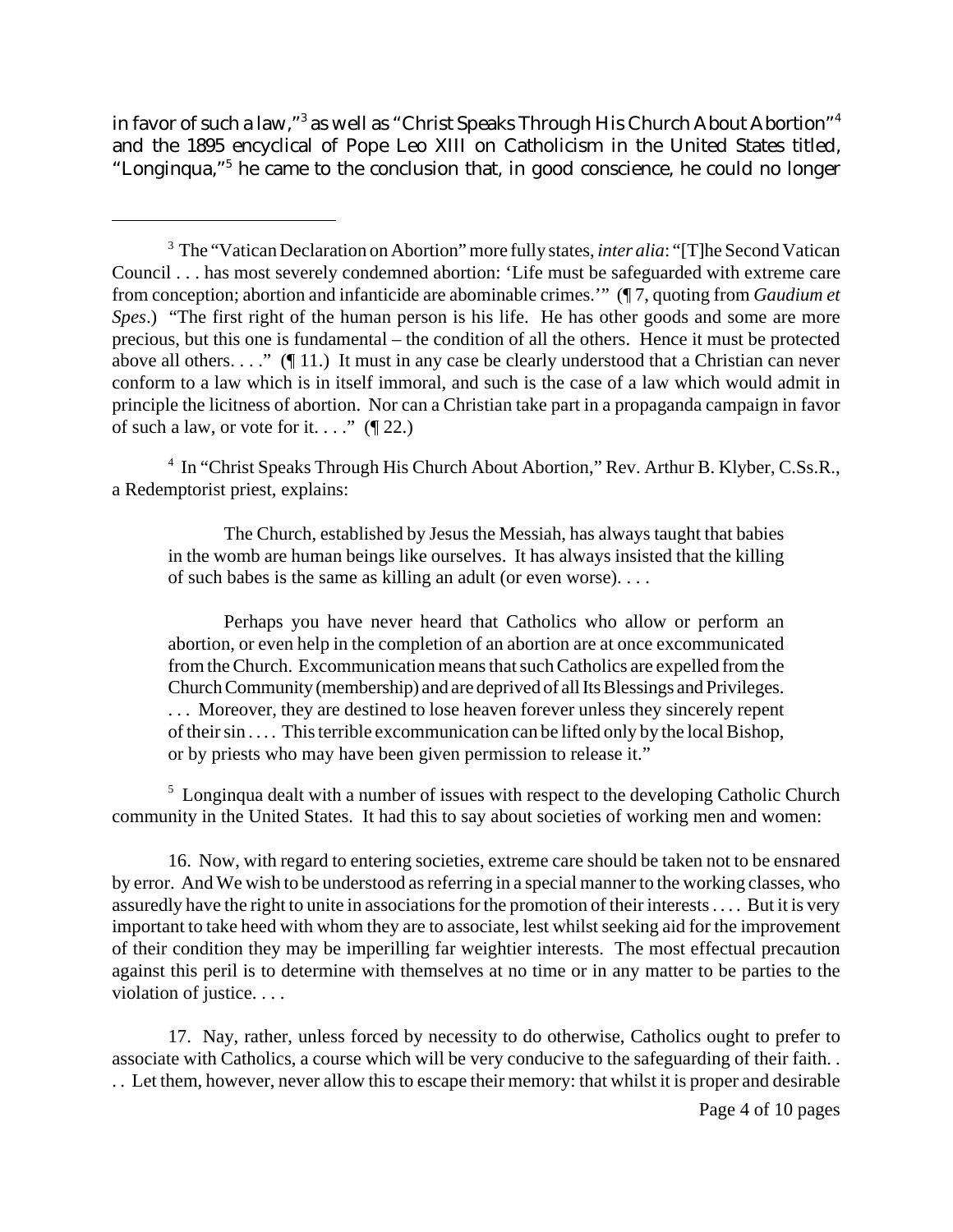financially support the NEA and the MEA, the state and national levels that were involved in promoting abortion rights.

When Roesser objected and asked the University and the union to accommodate his religious beliefs by allowing him to pay his fees to a charity instead of to the union, a standard Title VII remedy for religious objectors, neither the union nor the University accommodated him. Instead, the union demanded that he be fired, and the Jesuit University did just that.

Roesser had to turn to a secular organization, the National Right to Work Legal Defense Foundation, for assistance. With the help of a Foundation-provided attorney, Roesser filed charges with the EEOC, which eventually led to the EEOC filing a lawsuit on Roesser's behalf to protect his Title VII right to religious accommodation. With the Foundation attorney's help, Roesser intervened, as was his right, and eventually he prevailed in the courts. *Roesser v. University of Detroit & University of Detroit Professors Association/MEA/NEA*, 904 F.2d 331 (6<sup>th</sup> Cir. 1990).<sup>6</sup>

The question of Right to Work laws and Catholic teaching has been exhaustively studied by Edward B. McLean in his seminal book, *Roman Catholicism and the Right to Work*, University Press of America (1985).

to assert and secure the rights of the many, yet this is not to be done by a violation of duty; and that these are very important duties: not to touch what belongs to another; to allow every one to be free in the management of his own affairs; not to hinder any one to dispose of his services when he please and where he please. The scenes of violence and riot which you witnessed last year in your own country sufficiently admonish you that America too is threatened with the audacity and ferocity of the enemies of public order. The state of the times, therefore, bids Catholics to labor for the tranquillity of the commonwealth, and for this purpose to obey the laws, abhor violence, and seek no more than equity or justice permit.

<sup>&</sup>lt;sup>6</sup> The Democratic party's extreme and constant support for abortion rights may be explained, in part, by the NEA union's involvement in the party. For example, 350 NEA members were delegates and alternates to the August 17, 2000, Democratic convention in Los Angeles. (Source: www.nea.org/election00, 10/6/00.) Also, resolutions adopted by the NEA at its annual conventions constantly call for unlimited abortion through code words such as "reproductive rights." For example, the 1999-2000 NEA Handbook states, "The National Education Association supports family planning, including the right to reproductive freedom. The Association urges the government to give high priority to making available all methods of family planning to women and men unable to take advantage of private facilities. The Association also urges the implementation of communityoperated, school-based family planning clinics that will provide intensive counseling by trained personnel. (¶ I-12.) The NEA's "Legislative Program," set forth in the same Handbook, includes, "reproductive freedom without governmental intervention" under "III. Constitutional, Civil, and Human Rights Protection."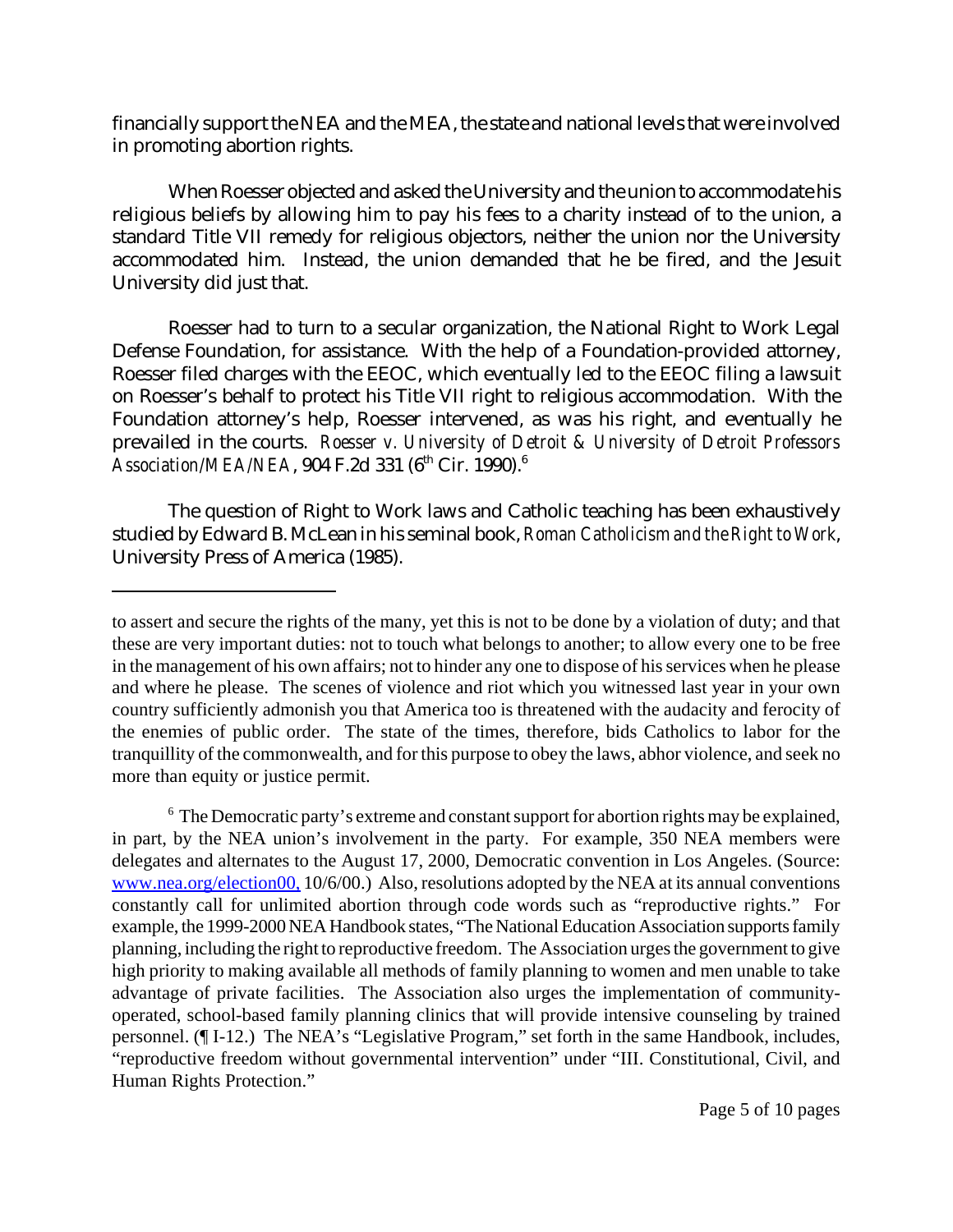After reviewing many encyclicals, McLean concludes that the Church has two primary concerns in this area: (1) employees have a natural right to form and join employee associations to seek just improvements in their economic and working conditions; and (2) employees have an obligation to join only those organizations that will assist them in becoming better Christian working men and women. McLean concludes that only voluntary union membership is consistent with Catholic teaching, since only it leaves the ultimate moral decision in the hands of the affected employee.<sup>7</sup>

Other major encyclicals dealing with the Church's teachings on social justice and workers support McLean's conclusions.

In 1981, Pope John Paul II instructed the faithful on the importance of labor unions in the following words:

All these rights [of workers and society], together with the need for the workers themselves to secure them, give rise to yet another right: *the right of association*, that is to form associations for the purpose of defending the vital interests of those employed in the various professions. . . . The vital interests of the workers are to a certain extent common for all of them; at the same time however each type of work, each profession, has its own specific character which should find a particular reflection in these organizations.

. . . Obviously, this does not mean that only industrial workers can set up associations of this type. Representatives of every profession can use them to ensure their own rights. Thus there are unions of agricultural workers and of white-collar workers; there are also employers' associations. All, as has been said above, are further divided into groups or subgroups according to particular professional specializations.<sup>8</sup>

. . . [Unions] are indeed a mouthpiece for the struggle for social justice, for the just rights of working people in accordance with their individual professions. However, this struggle should be seen as a normal

 $7$  Other Catholic scholars have found Catholic teaching to be supportive of the Right to Work principle. *See*, Rev. John Coogan, S.J., *Rome and the American Labor Union, Featuring The Right to Work vs. The Compulsory Union Shop*, Bellarmine School of Theology, reprinted and distributed by The National Right to Work Committee (1966). *See also*, Rev. Edward A. Keller, C.S.C., University of Notre Dame, *The Case for Right-to-Work Laws, A Defense of Voluntary Unionism*, The Heritage Foundation, Inc. (1956).

<sup>&</sup>lt;sup>8</sup> Note: the Church's concern extends to management as well as rank-and-file associations.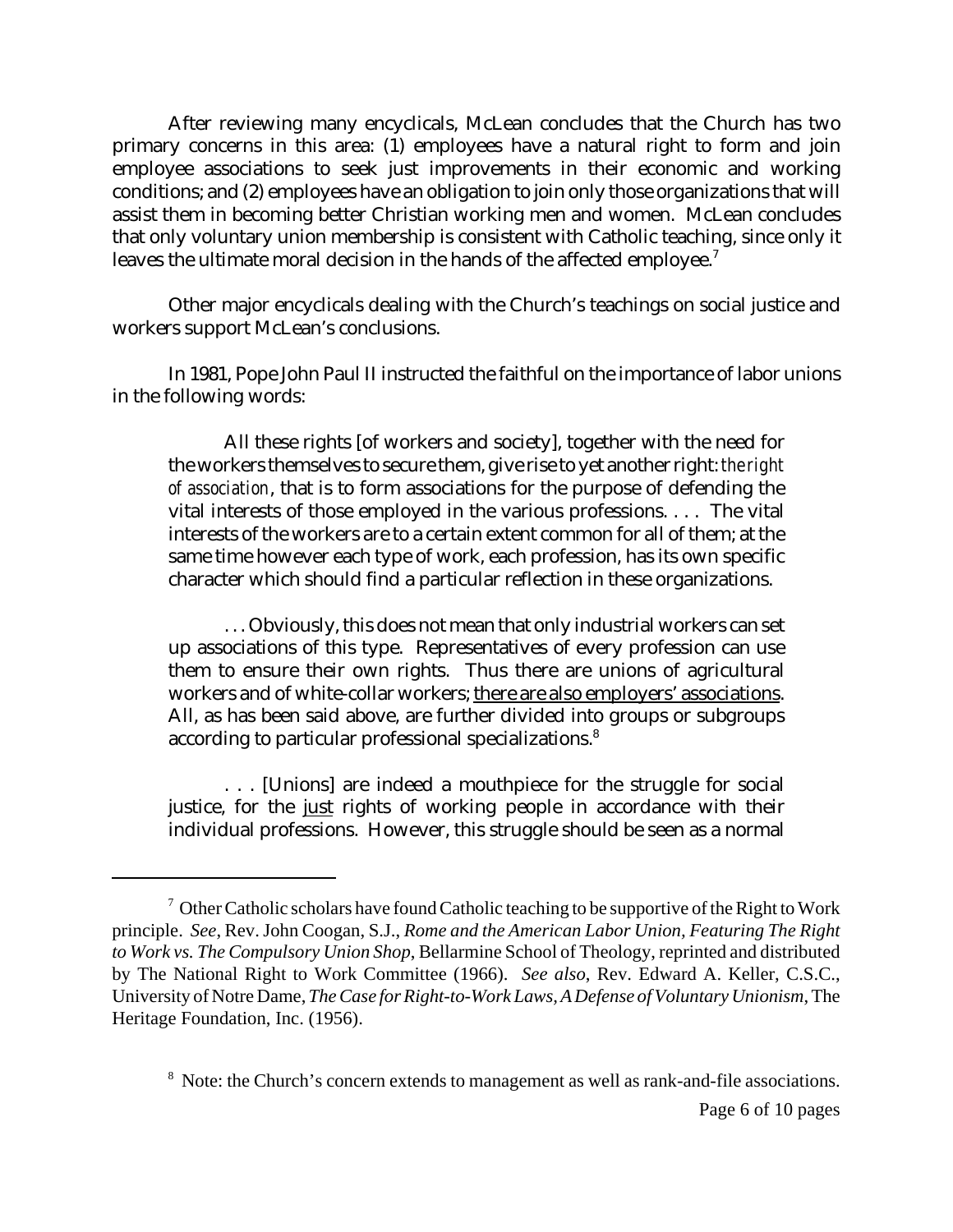endeavor "for" the just good: . . . it *is not a struggle "against" others*. Even if in controversial questions the struggle takes on a character of opposition towards others, this is because it aims at the good of social justice, not for the sake of "struggle" or in order to eliminate the opponent. It is characteristic of work that it first and foremost unites people.... $\frac{9}{10}$ 

. . . Union demands cannot be turned into a kind of *group or class "egoism,"* although they can and should also aim at correcting – with a view to the common good of the whole of society – everything defective in the system of ownership of the means of production or in the way these are managed. . . .

. . . [T]he role of unions is not to "play politics" in the sense that the expression is commonly understood today. Unions do not have the character of political parties struggling for power; they should not be subjected to the decision of political parties or have too close links with them. In fact, in such a situation they easily lose contact with their specific role, which is to secure the just rights of workers within the framework of the common good of the whole of society; instead they become *an instrument used for other purposes*. 10

. . . [B]efore all else, we must keep in mind that which conditions the specific dignity of the subject of the work. The activity of union organizations opens up many possibilities in this respect, including their *efforts to instruct and educate* the workers and to *foster their self-education*. . . . It is always to be hoped that, thanks to the work of their unions, workers will not only *have* more, but above all *be* more: in other words, that they will realize their humanity more fully in every respect.

[The strike] *must not be abused*; it must not be abused especially for "political" purposes. Furthermore it must never be forgotten that, when essential community services are in question, they must in every case be ensured, if necessary by means of appropriate legislation. Abuse of the strike weapon can lead to the paralysis of the whole of socioeconomic life,

<sup>&</sup>lt;sup>9</sup> Note the emphasis on what is "just."

<sup>&</sup>lt;sup>10</sup> Compare this with the heavily politicized nature of American labor unions today. They are extremely involved politically, especially with the Democratic Party.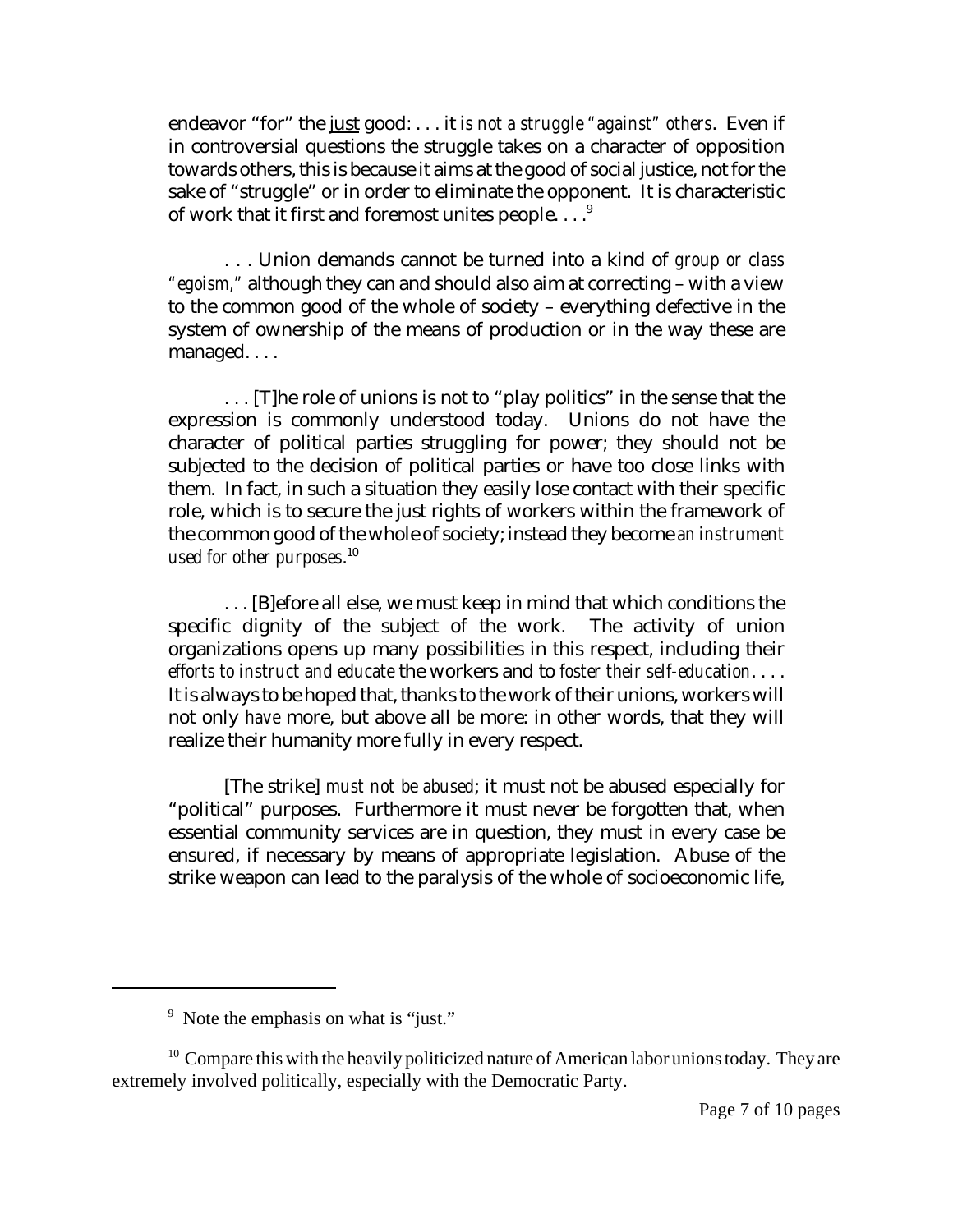and this is contrary to the requirements of the common good of society which also corresponds to the properly understood nature of work itself. $^{11}$ 

*Laborem Exercens*, September 14, 1981, ¶ 20 (italicized emphasis in original; underlined emphasis added).

*Laborem Exercens* was issued on the ninetieth anniversary of *Rerum Novarum*, issued on May 15, 1891, by Pope Leo XIII. *Rerum Novarum* taught, *inter alia*:

[T]he following [duties] concern the poor and the workers: To perform entirely and conscientiously whatever work has been voluntarily and equitably agreed upon; not in any way to injure the property or to harm the person of employers; in protecting their own interests, to refrain from violence and never to engage in rioting; not to associate with vicious men who craftily hold out exaggerated hopes and make huge promises, a course usually ending in vain regrets and in the destruction of wealth. (¶ 30.)

[With respect to] rich men and employers: Workers are not to be treated as slaves; justice demands that the dignity of human personality be respected in them, ennobled as it has been through what we call the Christian character. If we hearken to natural reason and to Christian philosophy, gainful occupations are not a mark of shame to man, but rather of respect, as they provide him with an honorable means of supporting life. . . . Likewise it is enjoined that the religious interests and the spiritual wellbeing of the workers receive proper consideration. . . . (¶ 31.)

[P]rivate property ought to be safeguarded by the sovereign power of the State and through the bulwark of its laws. And especially, in view of such a great flaming up of passion at the present time, the masses ought to be kept within the bounds of their moral obligations. For while justice does not oppose our striving for better things, on the other hand, it does forbid anyone to take from another what is his and, in the name of a certain absurd equality, to seize forcibly the property of others; nor does the interest of the common good itself permit this.  $\dots$  ( $\llbracket 55 \rrbracket$ )

[T]here are many things which the power of the State should protect; and, first of all, the goods of his soul. For however good and desirable mortal life be, yet it is not the ultimate goal for which we are born, but a

<sup>&</sup>lt;sup>11</sup> This justifies former President Reagan's decision to fire and replace striking air traffic controllers. It also justifies laws against strikes by police, fire fighters, and other public servants.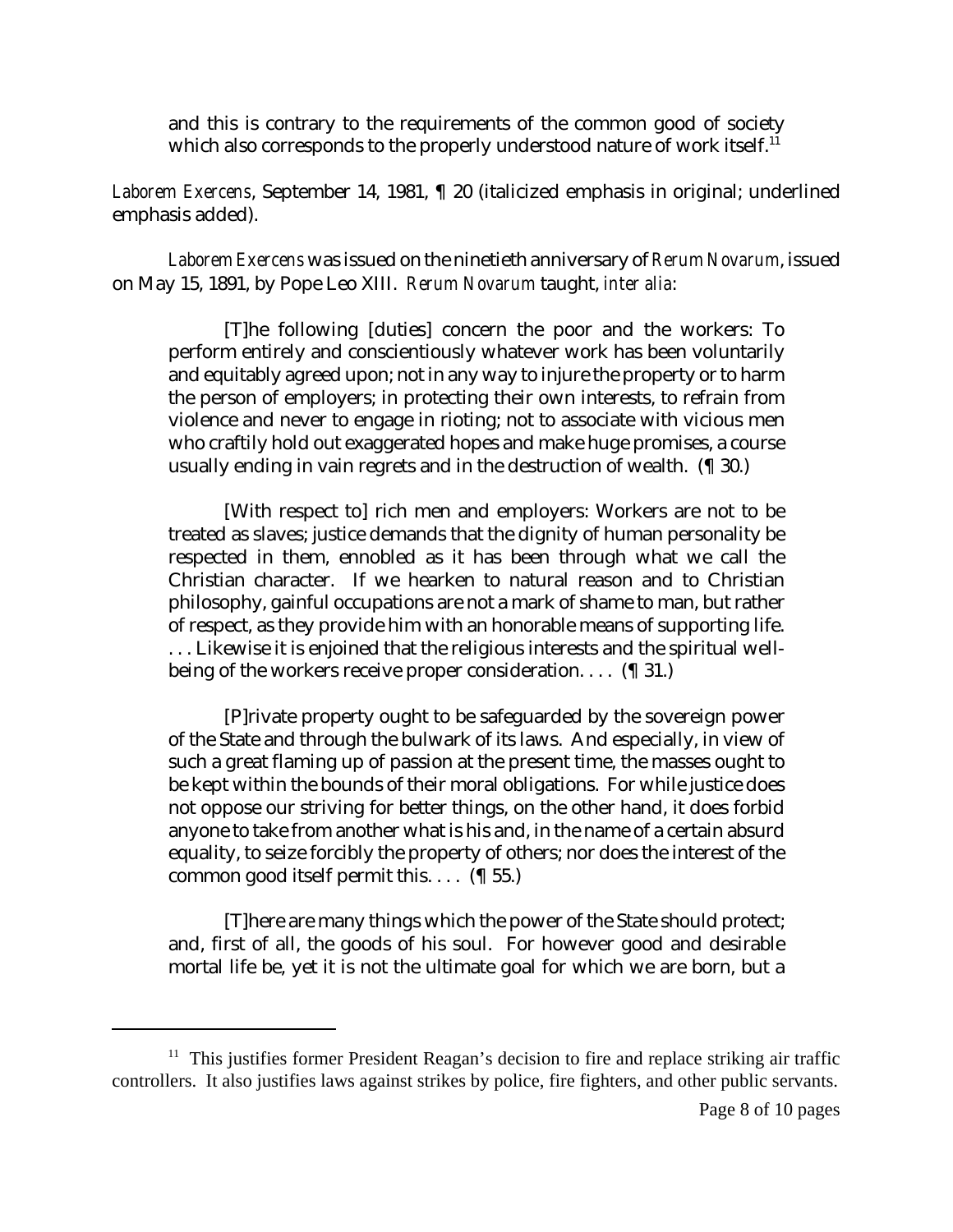road only and a means for perfecting, through knowledge of truth and love of good, the life of the soul....  $(\P 57)^{12}$ 

... It is gratifying that societies ... composed either of workers alone or of workers and employers together are being formed everywhere, and it is truly to be desired that they grow in number and in active vigor....  $($  [ $\beta$ 89, emphasis added.) $13$ 

[T]he number of associations of almost every possible kind, especially of associations of workers, is now far greater than ever before. . . . But the opinion is, and it is one confirmed by a good deal of evidence, that they are largely under the control of secret leaders and that these leaders apply principles which are in harmony with neither Christianity nor the welfare of States, and that, after having possession of all available work, they contrive that those who refuse to join with them will be forced by want to pay the penalty.<sup>14</sup> Under these circumstances, workers who are Christians must choose one of two things; either to join associations in which it is greatly to be feared that there is danger to religion, or to form their own associations and unite their forces in such a way that they may be able manfully to free themselves from such unjust and intolerable oppression. Can they who refuse to place man's highest good in imminent jeopardy hesitate to affirm that the second course is by all means to be followed?  $($ | 74.)

. . . [I]f citizens have free right to associate, as in fact they do, they also must have the right freely to adopt the organization and the rules which they judge most appropriate to achieve their purpose. . . . In summary, let this be laid down as a general and constant law: Workers' associations ought to be so constituted and so governed as to furnish the most suitable and most convenient means to attain the object proposed, which consists in this, that the individual members of the association secure, so far as possible, an increase in the goods of body, of soul, and of prosperity. (¶ 76.)

It is clear, however, that moral and religious perfection ought to be regarded as their principal goal, and that their social organization as such

 $12$  Do American labor unions seek what's best for workers' souls?

<sup>&</sup>lt;sup>13</sup> Again, note the concern for both managers and rank-and-file employees.

 $14$  This paragraph, and this sentence in particular, provide strong support for the Right to Work principle.